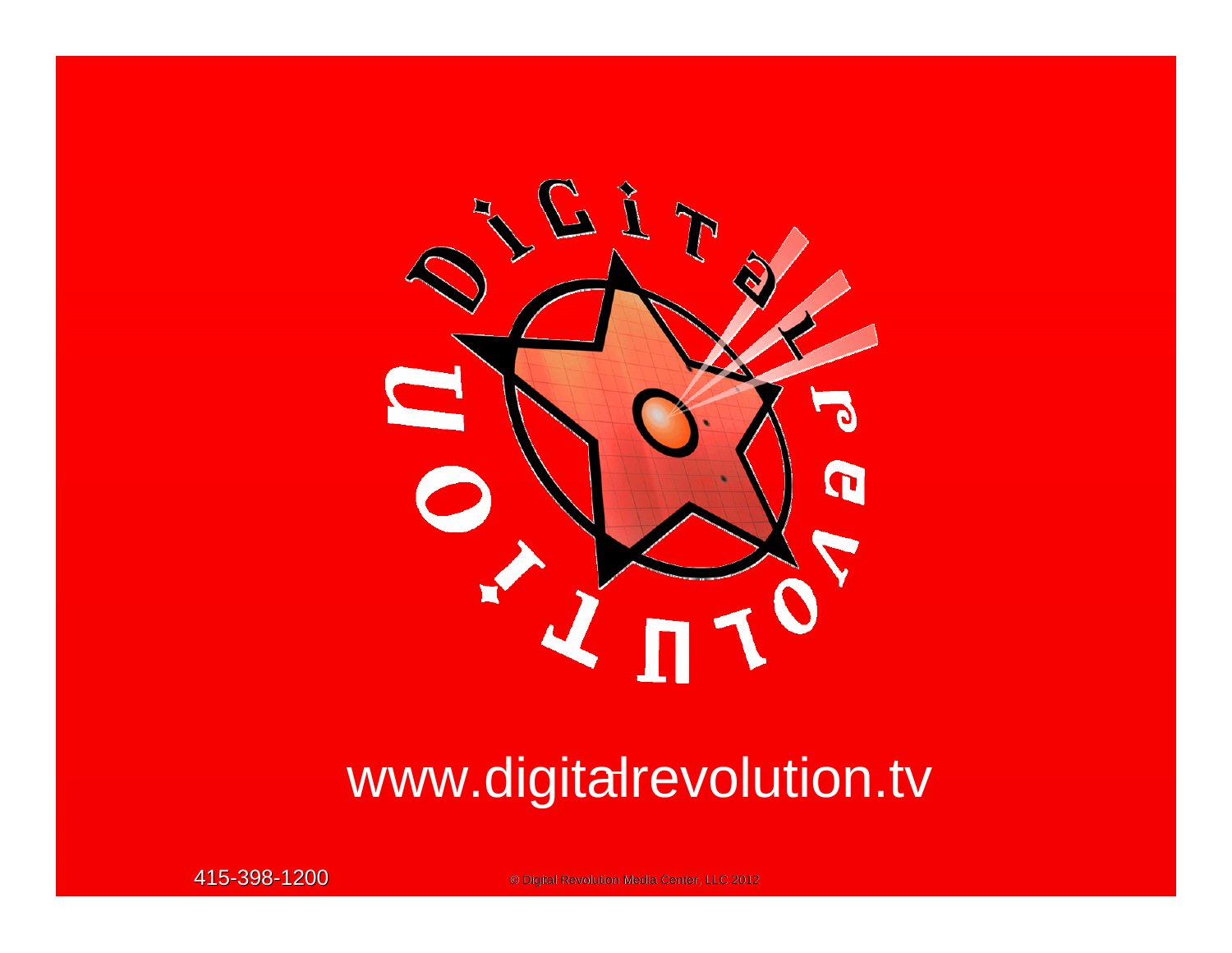## **1927 TV is invented in San Francisco 1927 TV is invented in San Francisco**

**1933 Audio Tape was invented by BASF during WWII by German Scientists during WWII by German Scientists**

**American Soldier brings back german tape machine to Ampex in Redwood City California in Redwood City California Bing Crosby funds first Ampex American Audio Tape Recorders** 

**1946 America adopts the NTSC TV System 1946 America adopts the NTSC TV System 1948 Europe and others adopt PAL TV System 1948 Europe and others adopt PAL TV System**

**1956 Ampex invents video tape invents video tape**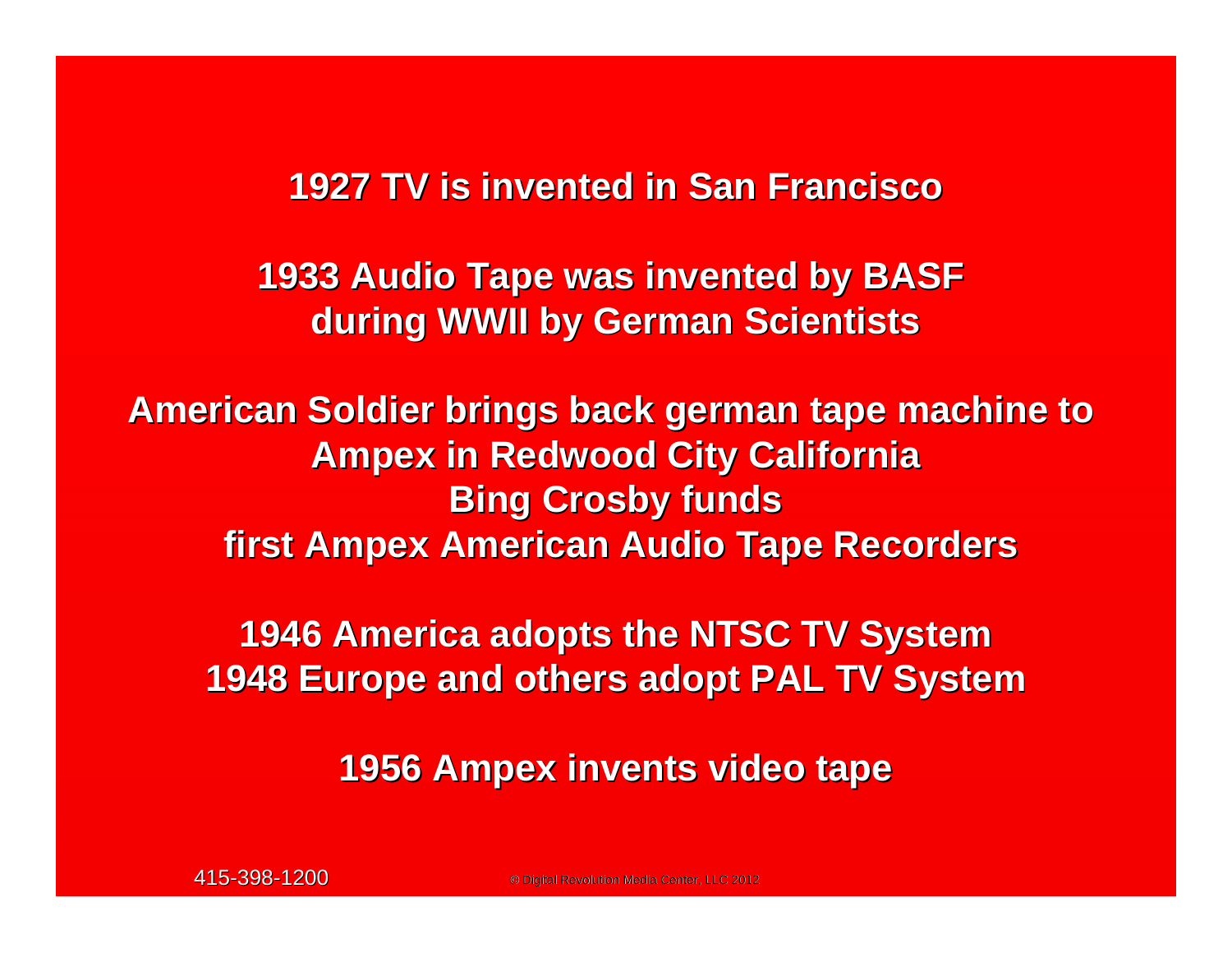

**Audio Tape Formats: Audio Tape Formats: Oxide2", 1", ½", open reel , open reel Audio cassette Audio cassetteMini Audio Cassette Mini Audio CassetteA-DAT**

> **Metal Tapes DAT**



**Audio Cassette Audio CassetteCDsMini Disc Mini Disc**

## **Video Tape Formats (NTSC American or PAL European) Oxide Open Reel Open Reel 2", 1", ½"**

**Cassette CassetteD1, ¾", Betacam, VHS, VHS , VHS, VHS-C, Betamax Betamax, MI, 8mm**

**Metal**

 $\frac{3}{4}$ "SP, Hi 8mm, Digital 8, Mini DV, Mini HD DV, BetacamSP, Digital Beta, **DV Cam, DVC Pro, MII, D2, D3, D5, HD Cam, HD SR, S-VHS** 

415-398-1200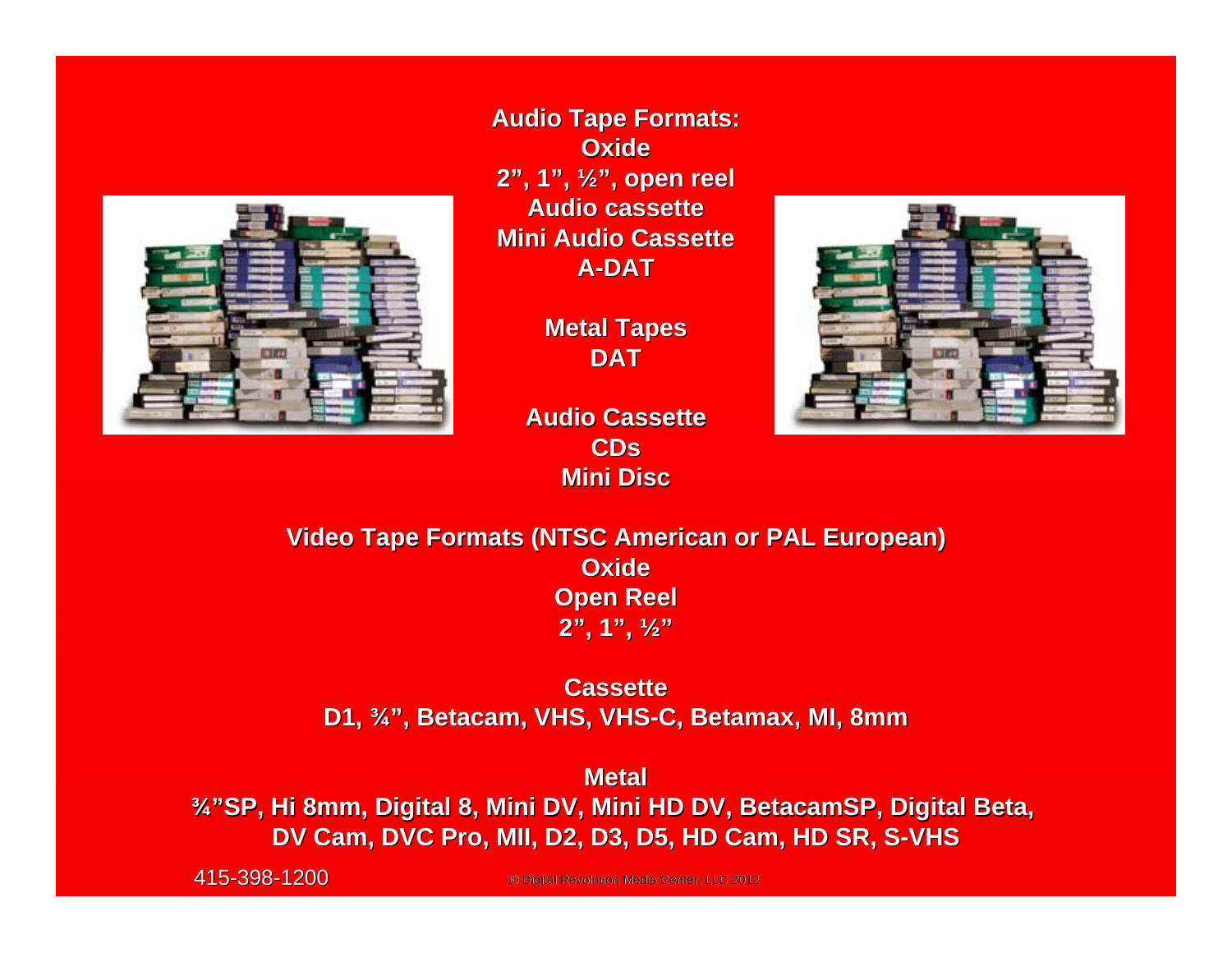- **1.Store tapes in COOL DRY place: 40° F to 0° F @ 20% to 30% RH. F @ 20% to 30% RH.**
- **2.Don't store in attic or basement t store in attic or basement**
- **3. Keep tapes away from speakers or anything magnetic Keep tapes away from speakers or anything magnetic**
- **4.Protect tapes from dust by storing them in plastic boxes**
- **5. Keep Tapes out of direct or indirect sunlight Keep Tapes out of direct or indirect sunlight**
- **6.** Forward and rewind tapes once a year
- **7.Store tapes rewound Store tapes rewound**
- **8. Take out Record tab to inhibit record over**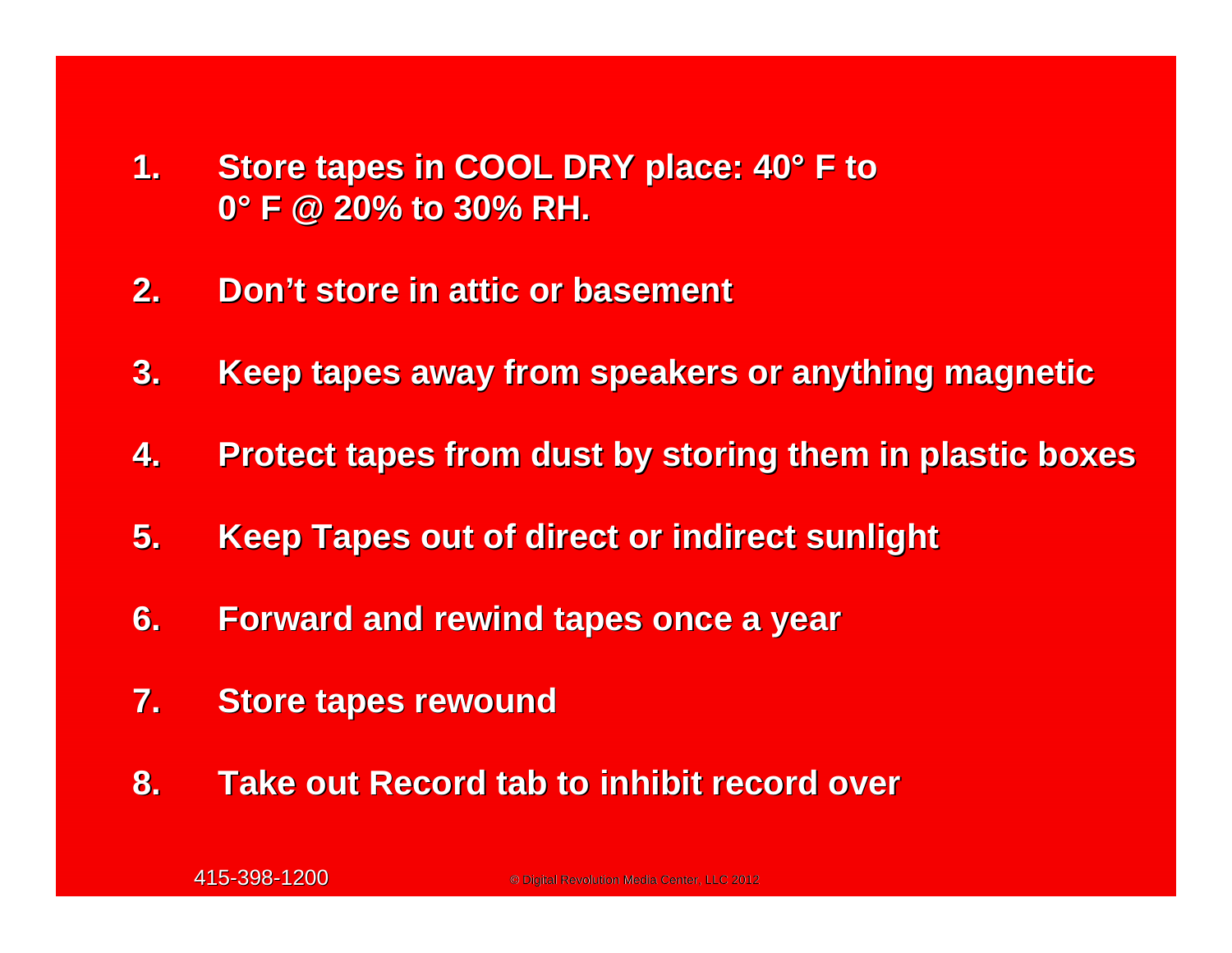**How long does magnetic tape last? How long does magnetic tape last?**

**Several factors matter: 1: Brand of tape 1: Brand of tape 2: Metal or Oxide 2: Metal or Oxide3: Storage conditions 3: Storage conditions 4: Number of plays 4: Number of plays 5: Quality of machine playback 5: Quality of machine playback**

**Even in the best conditions magnetic tape will begin to degrade and information will be lost in less than 10 years.**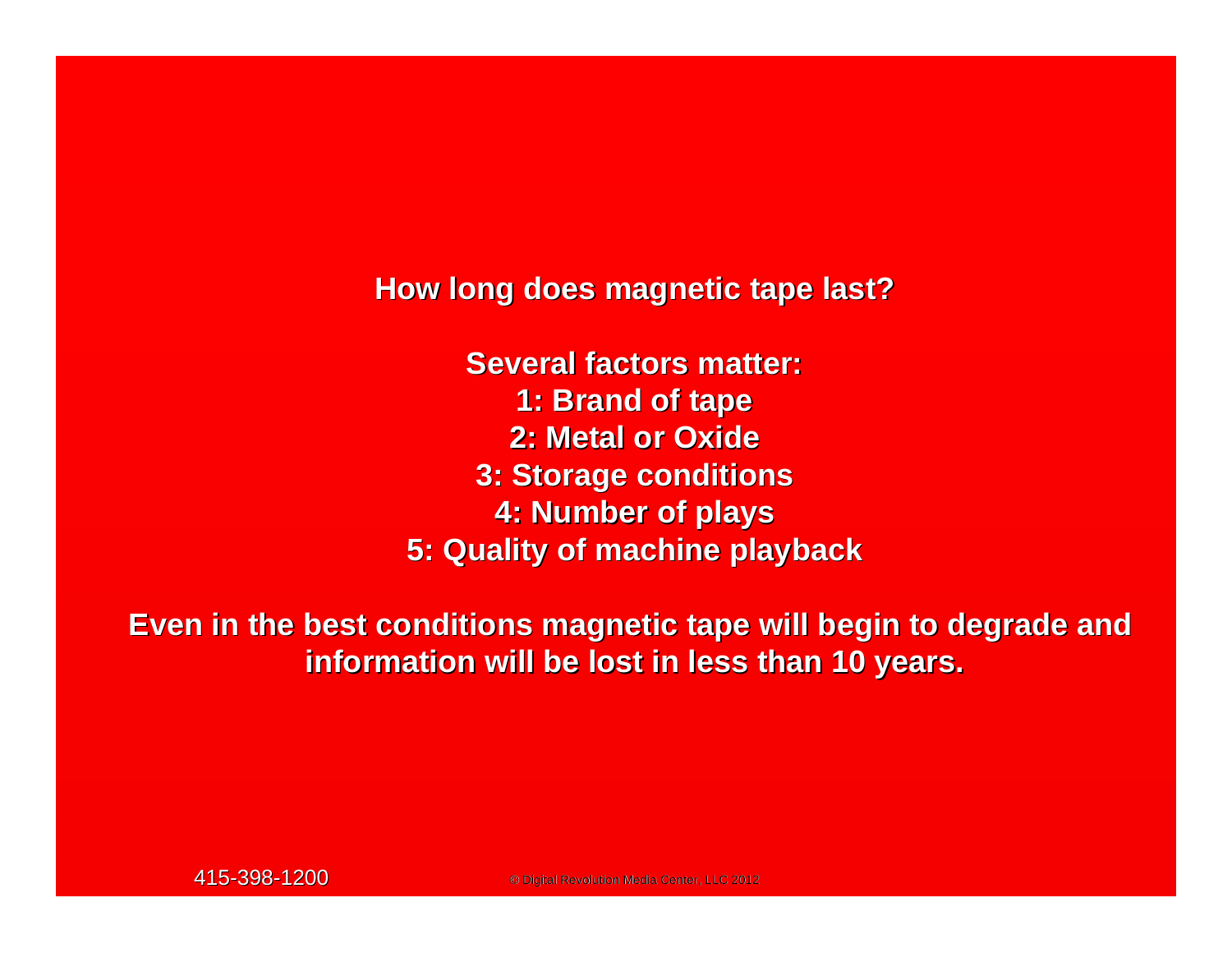**How to Preserve How to Preserve1: Make a tape copy 1: Make a tape copy 2: Make a disc copy 2: Make a disc copy 3: Digitize the tapes 3: Digitize the tapes**

**Digitizing is the preferred method of preserving tape content. of preserving tape content. It will never degrade and be easily accessible. It will never degrade and be easily accessible.**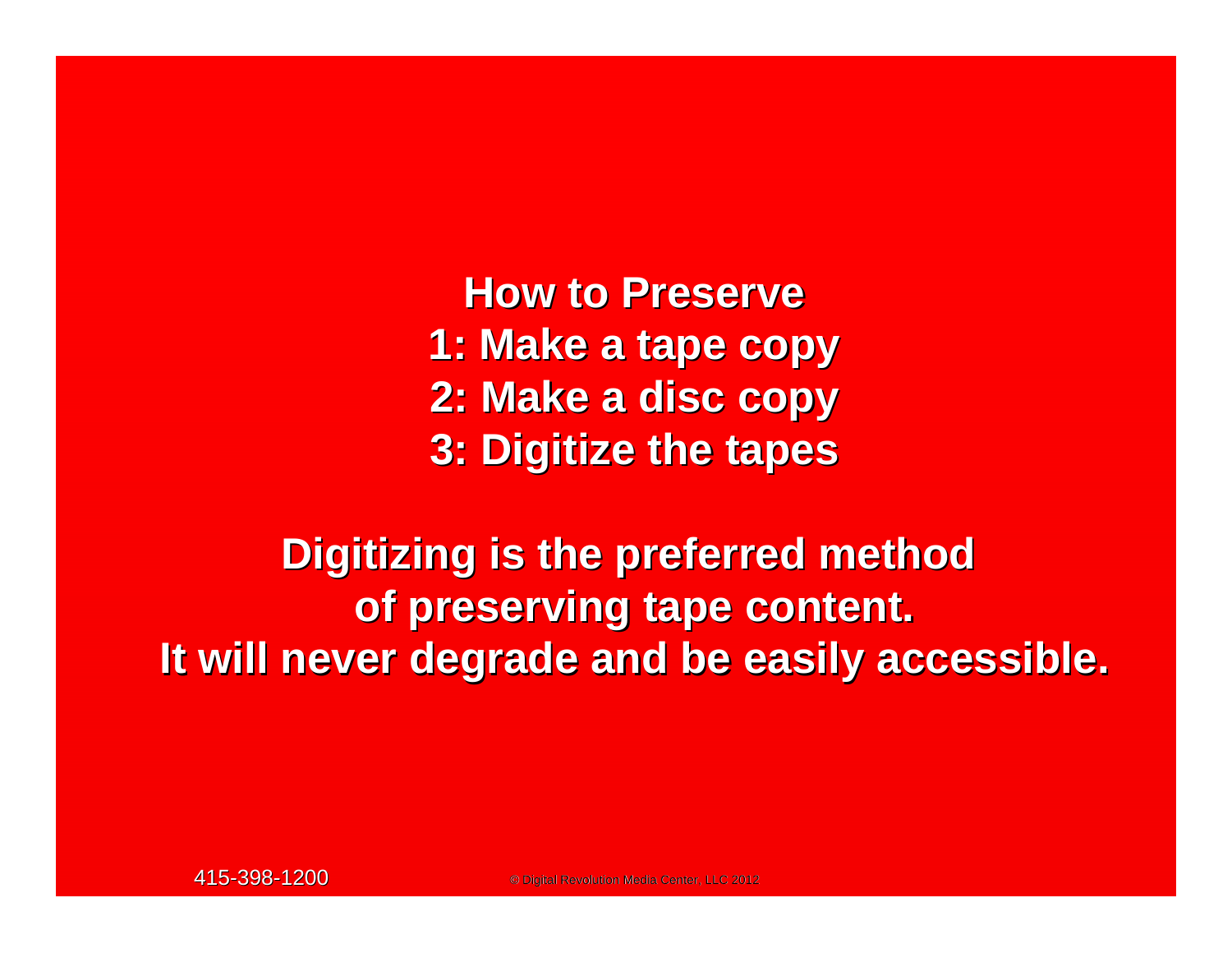**If I knew you were coming.... If I knew you were coming....**

**1: Sticky Shed 1: Sticky Shed 2: Shedding 2: Shedding 3: Tape Break & Wrinkles 3: Tape Break & Wrinkles 4: Faulty Cassette 4: Faulty Cassette**

**Most of these problems can be solved by baking the tape. A faulty cassette requires a tape transplant. A faulty cassette requires a tape transplant. Electronic Electronic resoration resoration can be performed on poor quality tapes. (expensive) can be performed on poor quality tapes. (expensive) Don't wait: passed time creates more problems. Don't wait: passed time creates more problems.**